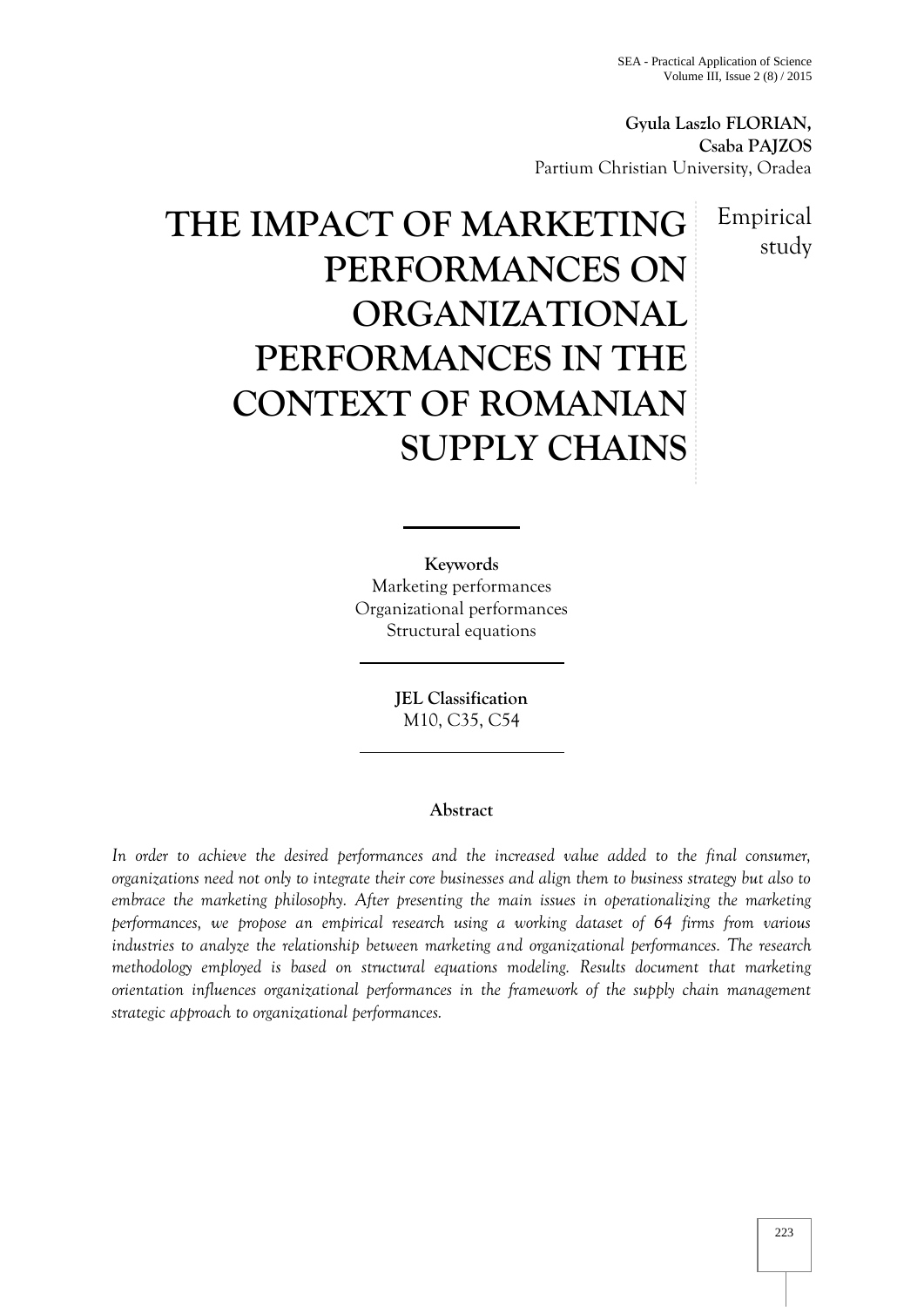### **Introduction**

Marketers believe that marketing paradigm delivers the best performances as compared to alternative approaches to business (Neely, 2004). To support this assertion, the existing theory in the field relies on a threefold argument. Firstly, Sheth et al., 1995, show that the refocusing on marketing is necessary because we have reached the point where cutting costs doesn't generate net positive benefits due to<br>diminishing returns. Secondly, the renewed Secondly, the renewed attention to marketing has been the consequence of increasing demand for marketing information. Furthermore, the methodology proposed by Kaplan & Norton, 1992, for measuring organizational performances advocates the necessity to employ marketing related performance metrics to adequately quantify a business' customer orientation.

The proposed empirical research focuses on measuring the impact of marketing performances on organizational performances in the context of Romanian supply chains. A supply chain is a network of companies that adds value to transformed inputs and delivers them to its customers (Balan, 2008).

Lee, 2012, shows that in order to achieve the full performance benefits of supply chain integration and collaboration a change enabler is needed to shift from traditional supply chains to supply chains embracing the marketing philosophy.

The review of the state of the art in the field reveals that marketing performances are paramount to organizational performances. A positive, statistical significant impact of marketing performance on organizational performances is documented by Hsu et al., 2011 and Wang&Yen, 2012.

Evidence in support of this relationship provides management with impetus towards fostering marketing orientation creation and highlights valuable policy implications regarding changes necessary to maximize the overall output in supply chains.

The benefits of marketing orientation at supply chain level are:

- **Leveraging the benefits of relational** capital and enhance the coordination impact on organizational performances through (a) providing governance mechanisms that facilitate coordination in supply chains, (b) facilitating the first mover advantage and (c) providing the opportunity to leverage external resources (Sarker et al., 2001)
- **Enhancing supply chain capabilities and** output for all participants in the supply chain (Hsu et all., 2011; Wang& Yen, 2012).

Increasing performances at organizational level and output for participants in the supply chain,

ultimately translate at macroeconomic level, supporting competitiveness of the economy and creating knowledge.

At national level, literature on marketing performance is reviewed by Mone& Pop, 2013.

#### **1. Measuring marketing performances**

Ambler et al., 2004, explore how marketing performances are measured using a cross-sectional dataset of UK companies. In their turn, Pont& Show, 2003, provide a throughout review of existing empirical studies focusing on the problematic of measuring marketing performances. Upon examining their results we can identify several issues concerning the measurement of marketing performances.

Neely, 2004, underlines the necessity to measure marketing performances by means of a mix of financial and non-financial performance indicators. However, as depicted in Kaplan& Norton's discussion about the implementation of their newly proposed balanced scorecards methodology, there is a deficit of non-financial performance metrics employed in measuring organizational performances. the most organization financial measures remain the fundamental performance metrics used by management. This is valid also for empirical research in the field (Richard et al., 2009).

Alternatively, tracking numerous non-financial performance metrics can be costly and inefficient. It is thereby necessary to select a number of representative non-financial and financial performance indicators in an approach providing inter-functional and inter-organizational integration necessary for maximizing the performances in supply chains (Constangioara, 2013).

Ambler et al., 2004, identifies another issue specific to measuring marketing performances in the context of supply chains. They documented a low level of formal measurement of marketing assets in business performance measurement, which, in their interpretation is clear evidence for subjective marketing performance measures.

The most common marketing performance indicator is market share and profitability (Neely, 2004). The rationale for this is rooted in the findings of PIMS research, which clearly documents a positive and statistical relationship between market share and organizational performances (Dunn et al., 1994).

Ambler et al., 2004, have found that 47 percent of reviewed empirical studies in the field use sales and growth to operationalize marketing performance.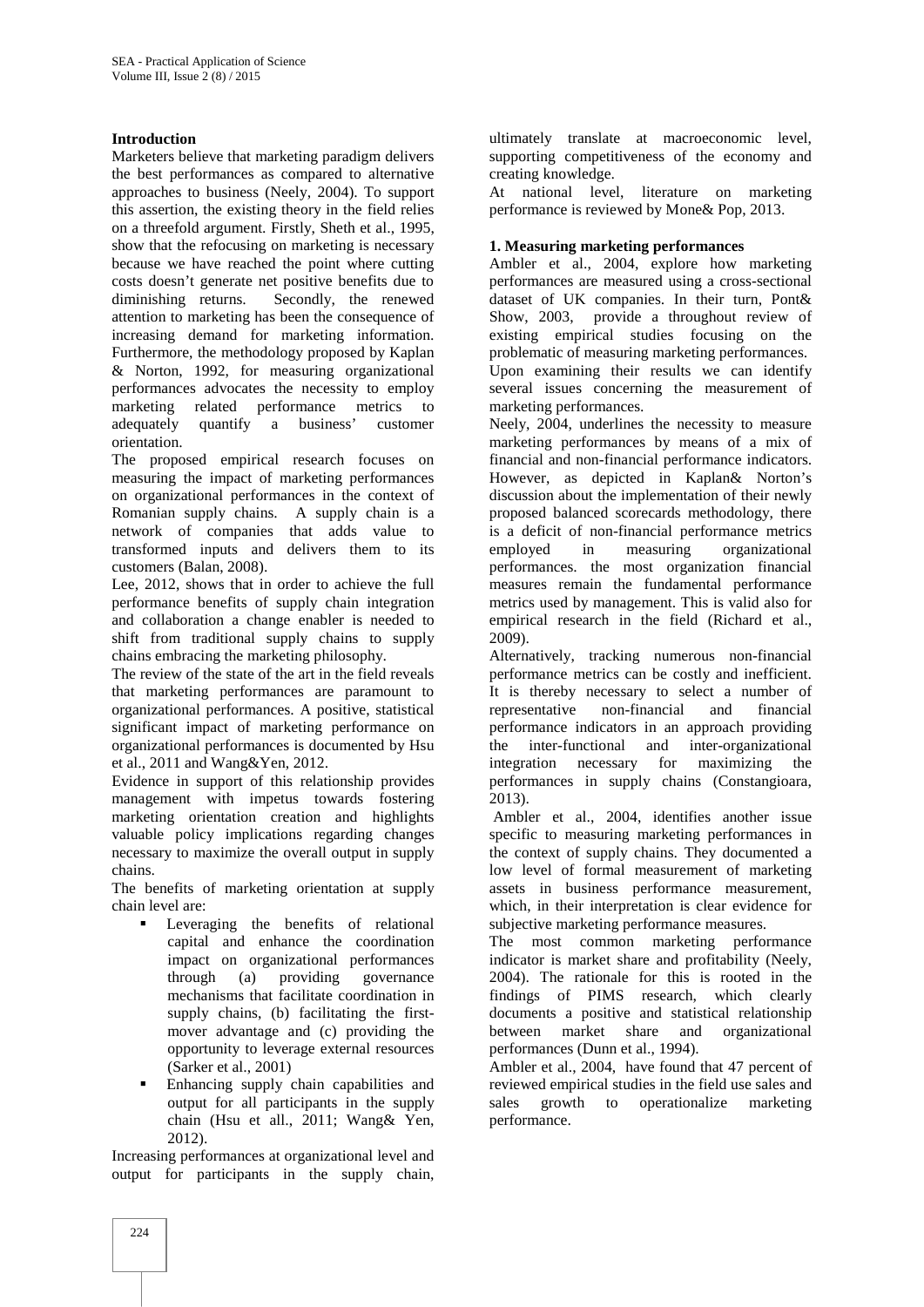#### **2. Analysis of the relationship between marketing and organizational performances 2.1. Data and methodology**

Building upon existing literature in the field, present research aims at identifying the determinants of organizational performances in Romanian supply chains, with a focus on the impact of marketing performances on performances on organizational performances.

Following Neely, 2004, we measure marketing performances in the context of supply chains and formulate the main hypothesis of present research: marketing performances are positively correlated with organizational performances.

As required by Dunn et al., 1994 and Kumar& Nambirajan, 2013, we first conducted a throughout review of existing literature in search of adequate measurement scales. We collected data using a

survey-based questionnaire asking the respondents to assess (a) different aspects of marketing performances in supply chains and (b) organizational performances. In total we obtained 64 usable responses. Our response rate is 32%, similar to that reported by Wang& Yen, 2012 and Hsu et al, 2011 (37.5%). Sample size is also similar to that employed by research in the field (Antoncic& Scarlat, 2005). Analysis was conducted with statistical package SAS 9.3. The analysis of frequencies of companies in the working dataset reveals that the proposed analysis uses a sample of firms from various industries, covering all levels of a supply chain, from production to commerce (table no. 1).

Table no.1 reveals that only 16 firms in our sample are from commerce and other services.

# **2.2 Results**

The adequacy of the measurement model was assessed through an examination of the (a) content validity, (b) substantive validity, (c) unidimensionality and (d) reliability for each construct employed in the analysis (Albu, 1998).

In order to measure unidimensionality of a scale we have used the factor loadings estimated with account structural equations modeling. Table no. 2 presents the unidimensionality analysis for the marketing performances. As can be seen, we have followed the existing empirical studies in the field and quantified the marketing performances through:

- **Market share**
- Sales
- Growth of sales
- $\blacksquare$  Rrand
- Marketing intelligence

Results show that all factor loadings are statistically significant. Consequently our scale used to measure marketing performances is unidimensional.

We have also tested for the unidimensionality of scale used to measure the organizational performances. As can be seen in table no. 3 we

have followed Richard et al, 2009, to measure organizational performances through accounting indicators.

Results show that all factor loadings statistically significant.

For testing the main hypothesis we have also employed the structural equations methodology. Results show that the estimated coefficient for marketing performance is positive and statistically significant  $(=0.10, p=0.00)$ .

### **Concluding remarks**

Analysis of the measurement models reveals that the scales used in our analysis are unidimensional. Results support the main hypothesis of the study, documenting a positive and statistical significant relationship between marketing performances and organizational performances. In order to maximize the benefits of supply chain integration in the context of national supply chains, management has to implement a marketing orientation throughout their organization.

Our results also document the need to an integrated approach to measuring marketing performances. Insofar the scale used to measure the concept of marketing performance is unidimensional, it follows that in order to adequately define marketing performances organizations in Romanian supply chains have to use a mix of financial and non-financial performance indicators. Of the five indicators used in this study three are financial ones (sales, growth in sales and market share) are two are non-financial (brand and marketing intelligence).

In addition we have underlined the benefits of SEM for modeling the complex relationships specific to supply chains.

As a limit, we mention that it is always beneficial to control more factors. Thus future research should analyze marketing performances – organizational performances relationship after controlling for firm size and industry. It would be beneficial also to for sustainability, social value, entrepreneurial orientation and risks specific to Romanian supply chains.

- **References**<br>[1] Neely, (2004). [1]Neely, (2004). *Business Performance Measurement.* Theory and Practice. Cambridge: Cambridge University Press.
- [2] Sheth, J.N., Sisodia, R.S. and Sharma, A., (1995). The Antecedents and Consequences of Customer-Centric Marketing. *Journal of the Academy of Marketing Science*, 28(1), pp. 55- 66.
- [3] Kaplan, R.S., Norton, D.P., (1992). "The Balanced Scorecard - Measures That Drive Performance". *Harvard Business Review* (January–February), pp. 71–79.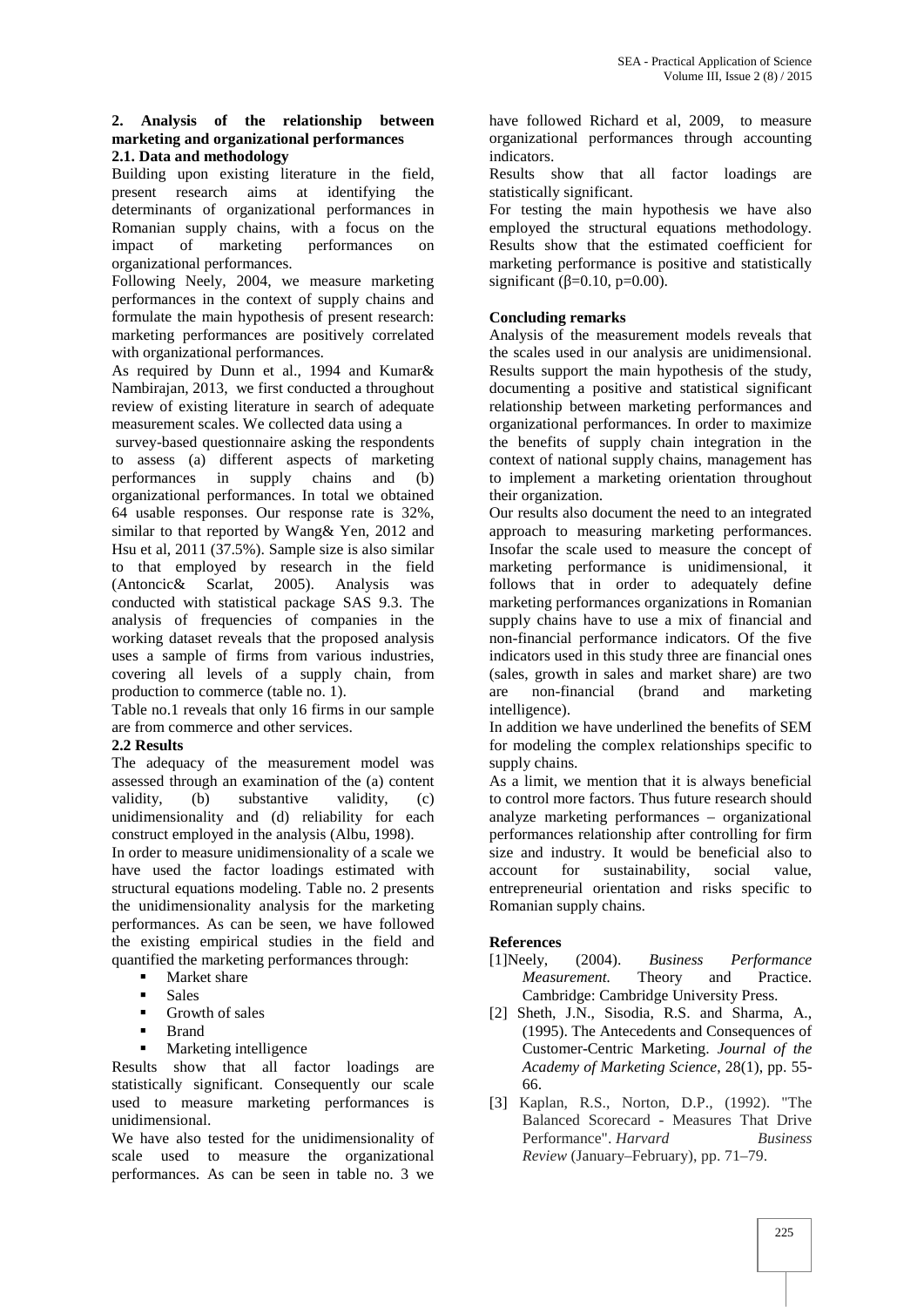- [4] B lan, C., 2008. Efectele lipsei de coordonare în lanțul de aprovizionare–livrare. *Amfiteatru Economic*, X(24), pp. 26-40.
- [5] Lee, W. (2012). Creating entrepreneurial supply chains. *Supply Chain Management Review*, May/June *2012, pp. 20-28.*
- [6] Hsu, C., Tan, K., Laosirihongthong, T. and Leong, K. (2011). Entrepreneurial SCM competence and performance of manufacturing SMEs. *International Journal of Production Research,* 49(22), *pp. 6629-49.*
- [7] Wang, H. and Yen, Y., 2012. An empirical exploration of corporate entrepreneurial orientation and performance in Taiwanese SMEs: A perspective of multidimensional construct. *Total Quality Management*, 23(9), pp. 1035-44.
- [8] Sarkar, M., Echambadi, R. and Harrison, J., 2001. Alliance entrepreneurship and firm performance. *Strategic Management Journal*, 22, pp. 701-11.
- [9] Mone, S.D., Pop, M.D., (2013). The "What" and "How" of Marketing Performance Management. *Management and Marketing Challenges for the Knowledge Society,* 8(1), pp. 129-46.
- [10] Ambler, T., Kokkinaki, F. and Puntoni, S., (2004). Assessing Marketing Performance: Reasons for Metrics Selection. *Journal of Marketing Management,* 20(3-4), pp. 475-98.
- [11] Pont, M. and Show, R., (2003). Measuring Marketing Performance: A Critique of Empirical Literature. ANZMAC 2003 Conference Proceedings Adelaide, pp. 2064- 73.
- [12] Richard, P.J., Devinney, T.M., Yip, G.S. and Johnson, G., 2009. Measuring organizational performance: Towards methodological best practice. *Journal of Management*, 35(3), pp. 718-04.
- [13] Constangioara, A., 2013. Performance metrics in supply chain management. Evidence from Romanian economy. *Amfiteatru Economic*, No. 33, pp 130-140;
- [14] Dunn, S.C., Seaker, R.F. and Waller, M.A., 1994. Latent variables in business logistics research: Scale development and validation. *Journal of Marketing*, 15(2), pp. 145-69.
- [15] Kumar, C. and Nambirajan, T., 2013. An Integrated model for supply chain management components, supply chain performance and organizational performance: Purification and validation of a measurement Instrument. *The Journal of Contemporary Management Research*, 8(2), pp. 37-56.
- [16] Antoncic, B. and Scarlat, C., 2005. Corporate entrepreneurship and organizational performance: A Comparison between Slovenia and Romania. In: *Proceedings of the 6th International Conference of the Faculty of*

*Management Koper*. Slovenia, Congress Centre Bernardin, Slovenia, 24-26 November, 2005. Bernardin:Faculty of Management Koper.

[17] Albu, M., 1998. *Construirea și utilizarea testelor psihologice*. Cluj Napoca: Clusium.